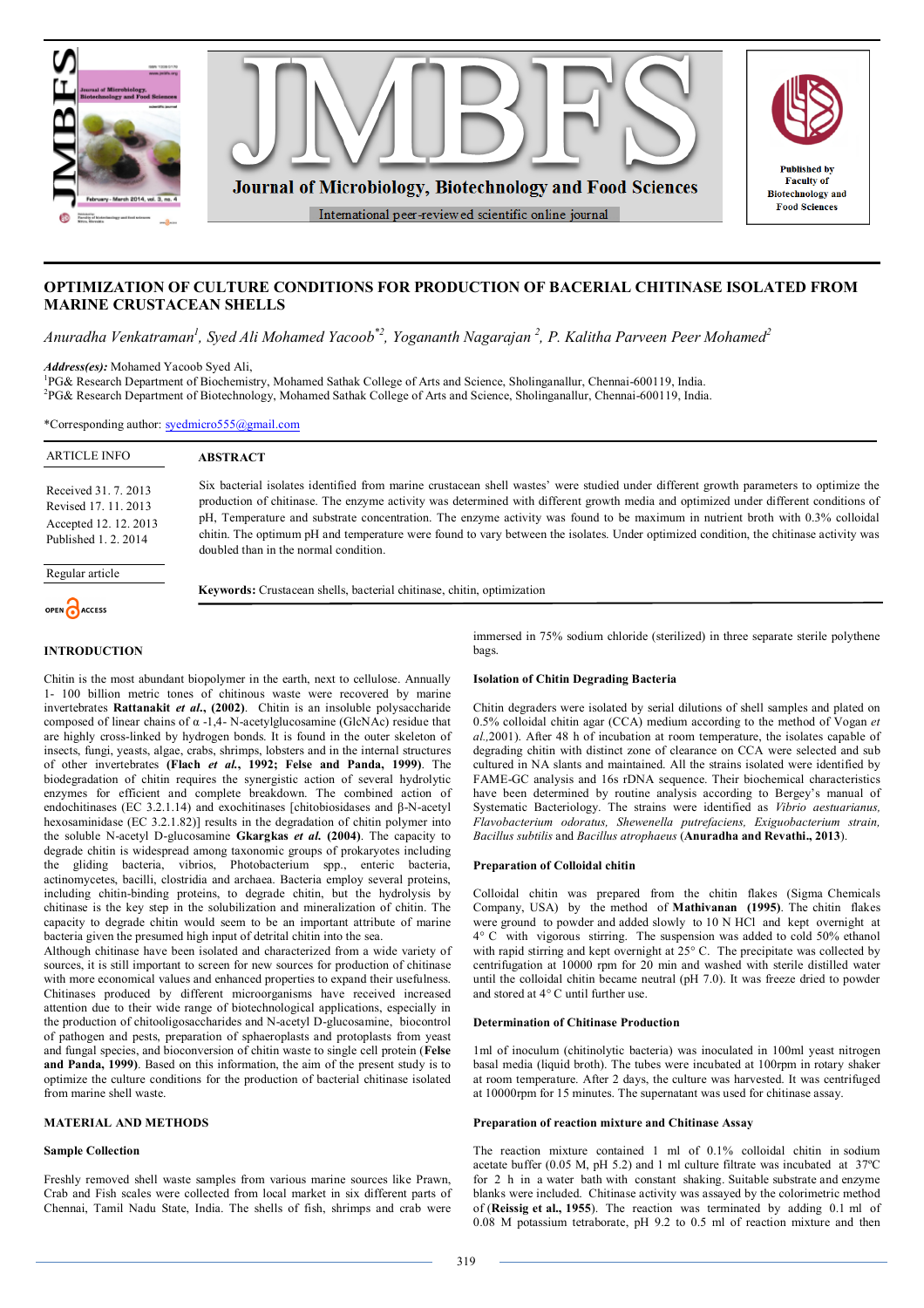boiled in a water bath for 3 min. Then 3 ml of diluted pdimethylaminobenzaldehyde (p-DMAB, Sigma Chemicals Company, USA) reagent was added and again incubated at 37ºC for 15 min. The released product in the reaction mixture was read at 585 nm in a spectrophotometer Hitachi, Japan). Chitinase activity was determined using N-acetylglucosamine (Sigma Chemicals Company, USA) as the standard.

One unit of chitinase activity was defined as the amount of enzyme, which produces 1 µ mole of N-acetylglucosamine in 1 ml of reaction mixture under standard assay condition **(Mathivanan** *et al***., 1998).**

| Amount of NAG liberated |  | 1000            |
|-------------------------|--|-----------------|
|                         |  |                 |
| Molecular weight of NAG |  | Incubation time |

#### **Optimization of Culture Conditions**

#### **Media Composition**

Two different media namely NB and Luria Bertaini broth amended with 1% colloidal chitin were used to determine the growth and chitinase production. 1 mL inoculum of all the six bacterial strains with 0.5 OD was inoculated with 100 ml of each medium and incubated at 100 rpm in a rotary shaker at room temperature. After two days of incubation, the cultures were harvested, centrifuged at 10000 rpm for 15 min and the supernatant was used for chitinase assay.

### **Substrate concentration, pH and temperature**

All the six bacterial strains were grown at different concentrations (0.1 - 0.5%) of colloidal chitin amended NB broth to determine the optimum concentration of substrate for chitinase production. In addition, the bacterium was grown at different pH  $(4 - 10)$  and temperature  $(20 - 40^{\circ} \text{C})$  in NB amended with 0.3% of colloidal chitin to determine the optimum pH and temperature for chitinase production. After two days of growth, the cultures were harvested, centrifuged and the supernatant was used for chitinase assay.

#### **Determination of Incubational change in Chitinase activity under Optimised Conditions**

Chitinolytic bacterial strains were grown in an optimized growth conditions with culture media of 0.3% colloidal chitin. The pH was maintained at 8.0 and incubated in rotary shaker at 37°C for 10 days. Every 2 days intervals the culture was filtered and the supernatant was used for assay. The production of chitinase in the culture filtrate was assayed.

### **RESULTS AND DISCUSSION**

Totally, Six potent chitin degrading bacterial strains were identified after screening and studied for optimized production of chitinase. Chitinolytic bacterial strains were grown in an optimized growth conditions in LB and NB media with 0.3% colloidal chitin. The pH was maintained at 8.0 and incubated in rotary shaker at 37°C for 10 days. Every 2 days intervals the culture was filtered and the supernatant was used for assay. The production of chitinase in the culture filtrate was assayed. In this experiment the chitinase production was high in nutrient broth compared with Luria Bertani broth. *Shewenella putrefaciens*, *Exiguobacterium* strain and *Bacillus atrophaeus* showed maximum chitinase activity than other three strains (Table 1).

**Table 1** Determination of growth and chitinase production in Luria Bertani and nutrient broth

| <b>Strains</b>           | <b>Activity in Luria</b><br>Bertani broth<br>(IU/I) | <b>Activity in Nutrient</b><br>$b$ roth $(IU/I)$ |  |
|--------------------------|-----------------------------------------------------|--------------------------------------------------|--|
| Vibrio aestuarianus      | 11.30                                               | 16.95                                            |  |
| Flavobacterium odoratus  | 22.60                                               | 22.60                                            |  |
| Shewenella putrefaciens  | 22.60                                               | 33.90                                            |  |
| Exiguobacterium strain   | 28.25                                               | 33.90                                            |  |
| <b>Bacillus subtilis</b> | 22.60                                               | 22.60                                            |  |
| Bacillus atrophaeus      | 28.25                                               | 33.90                                            |  |

#### **Effect of Substrate concentration for chitinase production**

The effect of substrate concentration of the medium on chitinase production was studied by using various concentration of colloidal chitin (0.10% to 0.50%). Chitinase production was increased when increasing the substrate concentration (Table 2). Maximum chitinase production was recorded at 0.30%. At 0.40 and 0.50% the chitinase production level did not increase. *Shewenella putrefaciens*

showed maximum production when compared with other strains. 0.3% of colloidal chitin is reported as optimum concentration for maximum chitinase production by *B.licheniformis MB-*2 (**Toharisman** *et al***., 2002**). The same concentration of colloidal chitin has already been reported as optimum for chitinase production in *Fusarium chlamydosporum* **(Mathivanan et al., 1998**). However, addition of colloidal chitin at 0.5% and above induced the maximum chitinase production in *Bacillus sp. NCTV2* (**Wen** *et al***., 2002**), *Alternaria alternata* (**Sharaf, 2005**) and *Trichoderma harzianum* (**Sandhya** *et al***., 2005**).

## **Table 2** Chitinase activity at different substrate concentration

|                            | Chitinase activity (IU/l) in varying substrate |          |          |          |          |  |  |
|----------------------------|------------------------------------------------|----------|----------|----------|----------|--|--|
| <b>Strains</b>             | concentration                                  |          |          |          |          |  |  |
|                            | 0.10%                                          | $0.20\%$ | $0.30\%$ | $0.40\%$ | $0.50\%$ |  |  |
| <i>Vibrio aestuarianus</i> | 5.65                                           | 16.95    | 22.60    | 22.60    | 22.60    |  |  |
| Flavobacterium<br>odoratus | 11.30                                          | 16.95    | 22.60    | 22.60    | 22.60    |  |  |
| Shewenella<br>putrefaciens | 11.30                                          | 16.95    | 33.90    | 33.90    | 33.90    |  |  |
| Exiguobacterium<br>strain  | 11.30                                          | 16.95    | 28.25    | 28.25    | 28.25    |  |  |
| Bacillus subtilis          | 5.65                                           | 11.30    | 22.60    | 22.60    | 22.60    |  |  |
| Bacillus atrophaeus        | 5.65                                           | 11.30    | 16.95    | 16.95    | 16.95    |  |  |

#### **Effect of pH for Chitinase Production**

The effect of pH of the medium on chitinase production was studied by adjusting the medium pH from 4 to 10 by using 0.1N NaOH and HCl. Chitinase production with different pH and the enzyme activity was shown (Table 3). The pH of the culture medium is playing an important role in chitinase production. Chitinases are fairly stable over broad pH range. The pH stability of chitinase varies from organism to organism. Majority of bacteria reported to produce maximum level of chitinase at neutral or slightly acidic pH and whereas fungi mostly secret it in acidic conditions. Maximum enzyme activity was observed at the pH level of 8. At this pH, chitinase produced by *Shewenella putrefaciens* and *Exiguobacterium strain* was maximum than other strains. Similar optimum pH of 8 has been reported for chitinase production in *B. pabuli K1* (**Frandberg et al., 1994**).

#### **Table 3** Chitinase activity at different pH concentration

| <b>Strains</b>          | Chitinase activity (IU/I) in varying pH |       |       |       |       |
|-------------------------|-----------------------------------------|-------|-------|-------|-------|
|                         | $\overline{\mathbf{4}}$                 | 5     | 6     | 8     | 10    |
| Vibrio aestuarianus     | 5.65                                    | 16.95 | 28.25 | 33.90 | 22.60 |
| Flavobacterium odoratus | 16.95                                   | 22.90 | 28.25 | 39.55 | 16.95 |
| Shewenella putrefaciens | 11.30                                   | 16.95 | 28.25 | 33.90 | 28.25 |
| Exiguobacterium strain  | 5.95                                    | 16.95 | 22.60 | 39.55 | 28.25 |
| Bacillus subtilis       | 16.95                                   | 22.60 | 28.25 | 33.90 | 16.95 |
| Bacillus atrophaeus     | 5.95                                    | 11 30 | 16.95 | 28.25 | 11.30 |

#### **Effect of Temperature for Chitinase production**

Temperature effect on chitinase production was studied by incubating the strains in different temperature. The temperature optima for chitinases range from 40 - 60°C depending on source. Chitinase production was reached maximum at 37˚C (Table 4). *Flavobacterium odoratus* and *Exiguobacterium* strain showed maximum chitinase production at this temperature. Temperature below and higher then 37°C affects the growth of the bacterial strains as well as the chitinase production. Similarly in previous studies maximum enzyme production of chitinase was observed from 30 to 40°C (**Gupta** *et al.***, 1995; Golmes** *et al.,* **2001**).

#### **Table 4** Chitinase activity at different temperature

| <b>Strains</b>          | Chitinase activity (IU/I) in varying<br>Temperature |                |                |       |                |
|-------------------------|-----------------------------------------------------|----------------|----------------|-------|----------------|
|                         | $0^{\circ}$ C                                       | $20^{\circ}$ C | $37^{\circ}$ C | 50°C  | $60^{\circ}$ C |
| Vibrio aestuarianus     | 6.95                                                | 22.60          | 28.25          | 16.95 | 5.95           |
| Flavobacterium odoratus | 11.30                                               | 28.25          | 33.90          | 22.60 | 16.95          |
| Shewenella putrefaciens | 16.95                                               | 22.60          | 28.25          | 16.95 | 16.95          |
| Exiguobacterium strain  | 11.30                                               | 22.60          | 28.25          | 22.60 | 5.95           |
| Bacillus subtilis       | 16.95                                               | 28.25          | 33.90          | 28.25 | 16.95          |
| Bacillus atrophaeus     | 5.95                                                | 16.95          | 28.25          | 22.60 | 11.30          |